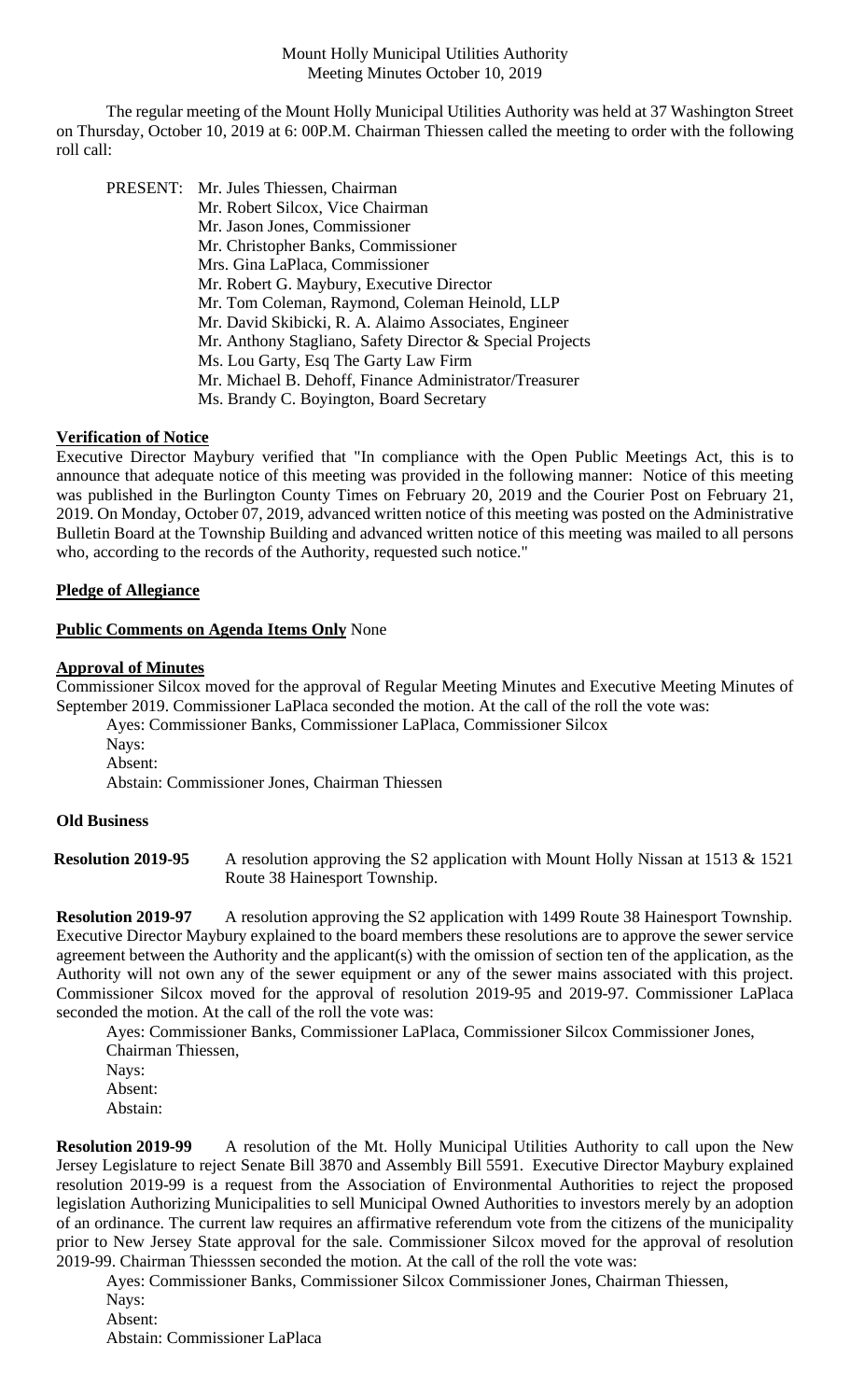**New Business**

Resolution 2019-117 A resolution approving the S3 application with Shen Warehouse 111 Mount Holly Bypass Lumberton Township

Commissioner Jones moved to table resolution 2019-117. Chairman LaPlaca seconded the motion. At the call of the roll the vote was:

Ayes: Commissioner Banks, Commissioner Silcox Commissioner Jones, Chairman Thiessen, Commissioner LaPlaca Nays: Absent:

Abstain:

**Resolution 2019-118** A resolution authorizing the Authority to enter into a cooperative pricing agreement with the Educational Services Commission of New Jersey.

Executive Director Maybury stated the Educational Services Commission Cooperative Pricing System is similar to the New Jersey State Contract and with the Authority as a co-operative member, it would benefit from the goods & services available at bulk pricing. Commissioner Silcox moved for the approval of resolution 2019- 118. Commissioner Banks seconded the motion. At the call of the roll the vote was:

Ayes: Commissioner Banks, Commissioner Silcox Commissioner Jones, Chairman Thiessen, Commissioner LaPlaca Nays: Absent: Abstain:

| <b>Resolution 2019-119</b> | A resolution approving the S1NR application with CRM, LLC (Nomad Brewing) at<br>106 Ark Road, Lumberton Township.                                                                                                                                                                                                                                                        |
|----------------------------|--------------------------------------------------------------------------------------------------------------------------------------------------------------------------------------------------------------------------------------------------------------------------------------------------------------------------------------------------------------------------|
|                            | $\lambda$ 1. $\lambda$ 1. $\lambda$ 1. $\lambda$ 1. $\lambda$ 1. $\lambda$ 1. $\lambda$ 1. $\lambda$ 1. $\lambda$ 1. $\lambda$ 1. $\lambda$ 1. $\lambda$ 1. $\lambda$ 1. $\lambda$ 1. $\lambda$ 1. $\lambda$ 1. $\lambda$ 1. $\lambda$ 1. $\lambda$ 1. $\lambda$ 1. $\lambda$ 1. $\lambda$ 1. $\lambda$ 1. $\lambda$ 1. $\lambda$ 1. $\lambda$ 1. $\lambda$ 1. $\lambda$ |

**Resolution 2019-120** A resolution approving the S2 application with CRM, LLC (Nomad Brewing) at 106 Ark Road, Lumberton Township.

**Resolution 2019-121** A resolution approving the S1NR application with Ark Landing, LLC (Service Bays + Office Space) at 98 Ark Road, Lumberton Township.

**Resolution 2019-122** A resolution approving the S2 application with Ark Landing, LLC (Service Bays + Office Space) at 98 Ark Road, Lumberton Township.

Executive Director Maybury stated that we ask for approval on these resolutions with the omission of section ten from Resolution 2019-120 and 2019-122 since the Authority will not own any of the sewer equipment or sewer mains associated with this project. Commissioner LaPlaca moved for the approval of resolution 2019-119, 2019-120, 2019-121, 2019-22. Commissioner Jones seconded the motion. At the call of the roll the vote was:

Ayes: Commissioner Banks, Commissioner Silcox Commissioner Jones, Chairman Thiessen, Commissioner LaPlaca Navs: Absent: Abstain:

**Resolution 2019-123** A resolution approving the S2 application with Crown Point Associates, LLC (Fountain Square, Highview Homes) at block 801 lot 1 Westampton Township.

Executive Director explained this resolution is to approve the agreement between the Authority and applicant and that section ten will be omitted from this application since the Authority will not own any of the sewer equipment or sewer mains associated with this project. Commissioner Silcox moved for the approval of resolution 2019-123. Commissioner LaPlaca seconded the motion. At the call of the roll the vote was:

Ayes: Commissioner Banks, Commissioner Silcox Commissioner Jones, Chairman Thiessen, Commissioner LaPlaca Nays: Absent: Abstain: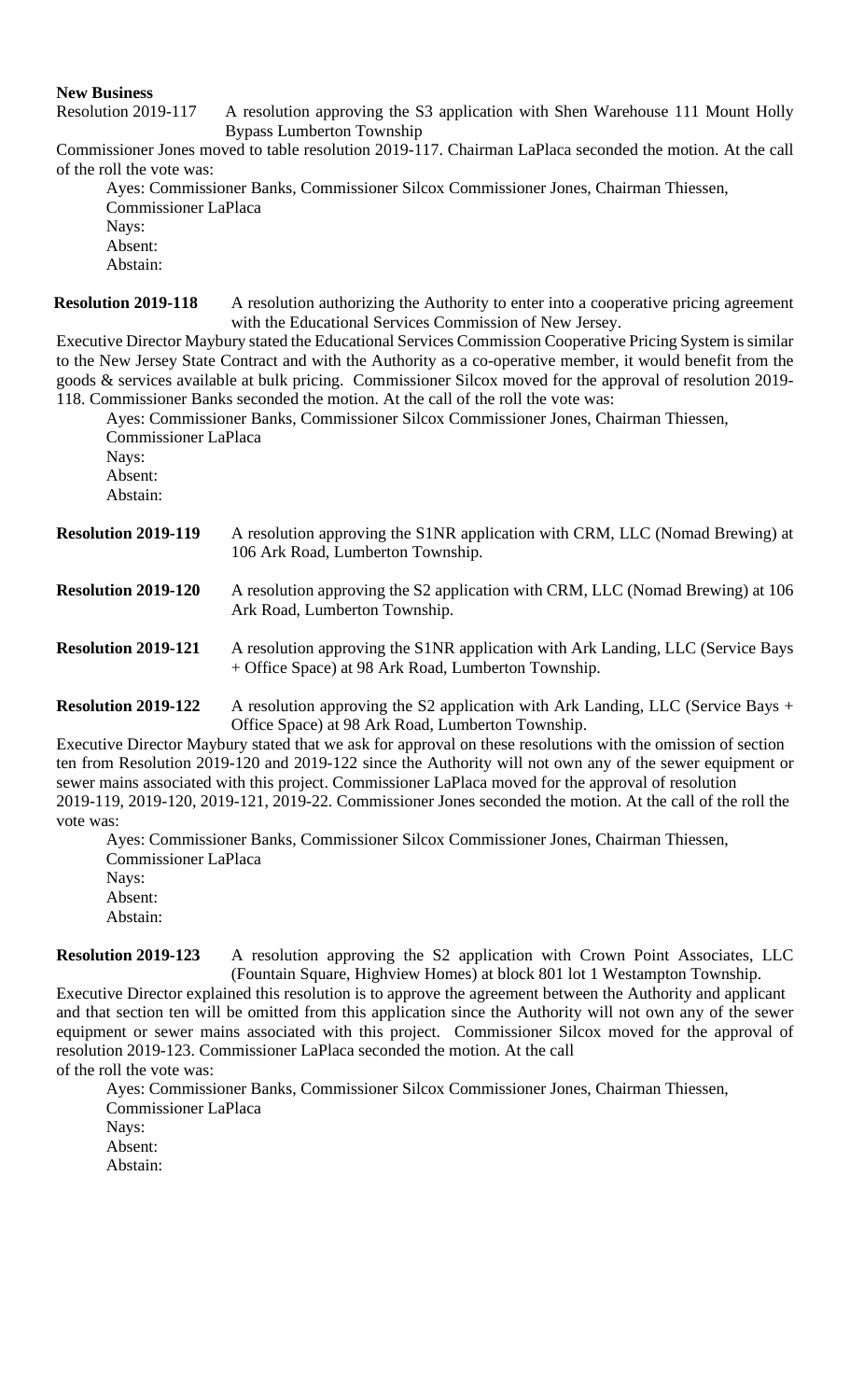# **Resolution 2019-124** A resolution approving the Emergency Purchase for replacement of the Maple Ave HSI turbo blower.

Executive Director explained the Authority has experienced two turbo blower failures recently and this resolution approves the purchase of the emergency replacement blower. Commissioner Banks moved for the approval of resolution 2019-124. Commissioner LaPlaca seconded the motion. At the call of the roll the vote was:

Ayes: Commissioner Banks, Commissioner Silcox Commissioner Jones, Chairman Thiessen, Commissioner LaPlaca Nays: Absent: Abstain:

**Resolution 2019-125** A resolution introducing the Mt. Holly Municipal Utilities Authority 2020 Budget. Mr. Dehoff gave a summary of the 2020 budget highlights. Commissioner Silcox moved for the approval of Resolution 2019-125. Commissioner Jones seconded the motion. At the call of the roll the vote was:

Ayes: Commissioner Banks, Commissioner Silcox Commissioner Jones, Chairman Thiessen, Commissioner LaPlaca Nays: Absent: Abstain:

**Resolution 2019-126** A resolution awarding the milling and resurfacing of 1 Park Drives parking lot. Commissioner Silcox moved for the approval of resolution 2019-126 Commissioner Banks seconded the motion. At the call of the roll the vote was:

Ayes: Commissioner Banks, Commissioner Silcox, Chairman Thiessen, Commissioner Jones, Commissioner LaPlaca Nays:

Absent: Abstain:

**Resolution 2019-127** A resolution awarding the Generator A replacement contract.

Commissioner Silcox moved for the approval of resolution 2019-127 Commissioner Banks seconded the motion. At the call of the roll the vote was:

Ayes: Commissioner Banks, Commissioner Silcox, Chairman Thiessen, Nays: Commissioner Jones, Commissioner LaPlaca Absent: Abstain:

**Resolution 2019-128** A resolution authorizing the sale of surplus personal property no longer needed for public use through online auction (GOVDEALS)

Commissioner LaPlaca moved for the approval of resolution 2019-128 Commissioner Silcox seconded the motion. At the call of the roll the vote was:

Ayes: Commissioner Banks, Commissioner Silcox, Chairman Thiessen, Commissioner Jones, Commissioner LaPlaca

- Nays:
- Absent: Abstain:

# **Consent Agenda**:

"All items listed with an asterisk (\*) are considered routine by the Authority and will be enacted by one motion. Should a Commissioner wish to discuss a consent agenda item separately, that item can be removed from the consent agenda and considered in its normal sequence."

| <b>*Resolution 2019-113</b> | A resolution approving the operating expenses for the month of          |
|-----------------------------|-------------------------------------------------------------------------|
|                             | September.                                                              |
| $*$ Resolution 2019-114     | A resolution approving the sewer refunds for the month of September.    |
| <b>*Resolution 2019-115</b> | A resolution approving the expenditures for the month of September from |
|                             | the escrow fund.                                                        |
| <b>*Resolution 2019-116</b> | A resolution approving the expenditures for the month of September from |
|                             | the improvement replacement fund.                                       |